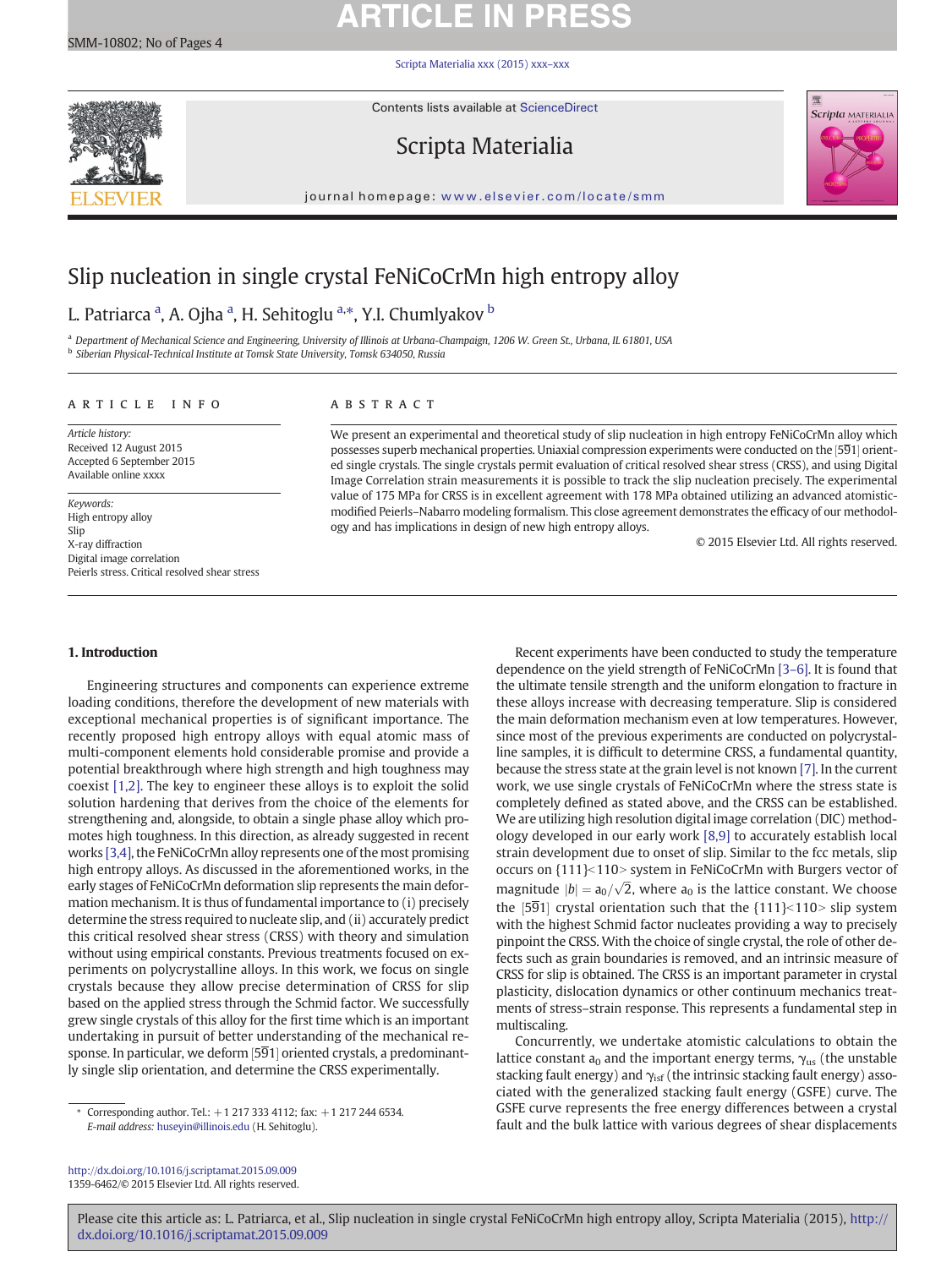[\[10\]](#page-3-0). The term  $\gamma_{us}$  represents the fault energy per unit area required to nucleate a slip, and  $\gamma_{\rm isf}$  is equivalent to the differential of the hcp and fcc free energy per unit area. By utilizing the well-developed modified Peierls–Nabarro (PN) formalism for cubic metals [11–[16\],](#page-3-0) we then calculate the CRSS theoretically disclosing very close agreement with the experimentally observed value.

#### 2. Experiments

Single crystals of the equiatomic FeNiCoCrMn high entropy alloy were grown using the Bridgman technique in a He atmosphere utilizing high purity single element pieces. Single crystal ingots were homogenized at 1200 °C for 24 h in vacuum and successively quenched. Compression specimens were sectioned into 3.8 mm  $\times$  3.8 mm  $\times$  8 mm using electro-discharged machining with the loading axis along the  $[5\overline{9}]$ 1] crystallographic direction. The single crystal compression specimens<br>were successively solution-treated at 1100 °C for 1 b in air and were successively solution-treated at 1100 °C for 1 h in air and quenched in oil. The crystal orientations of the specimens in three directions and the lattice parameters were determined by a Philips Xpert 2 X-ray diffractometer. The chemical composition was checked on one solution-treated sample by means of an ICP-MS PerkinElmer instrument providing the atomistic percentages Fe  $= 21.64\%$ , Ni  $=$ 19.09%, Co = 21.47%, Cr = 18.35%, and Mn = 19.45%.

The experiments in compression were conducted on a MTS servo hydraulic load frame in displacement control at an average strain rate of 10<sup>-4</sup> s<sup>-1</sup>. A fine speckle pattern adapted for DIC correlation was deposited on one surface of the specimens. The images suited for DIC strain measurements were captured by means of an IMI model IMB-202 FT CCD camera (1600  $\times$  1200 pixels) with a Navitar optical lens. Two different image acquisition techniques were adopted for the room temperature (293 K) and low temperature (77 K) experiments. At 293 K, the images were captured in-situ every 2 s during the loading and unloading for a region of 4 mm  $\times$  3 mm of the specimen surface. The local strains were successively obtained after correlation of the images. Using this technique, we precisely pinpointed the stress required to nucleate slip at 293 K as the local strain measurements are performed realtime. No extensometer was required as the nominal axial strain for constructing the stress–strain curve was obtained averaging the strain fields over the entire DIC region. For the experiment at 77 K in-situ DIC was not available as the specimen is constantly immersed in liquid nitrogen in order to maintain the low temperature during the experiment. In order to overcome this problem, we initially tested one specimen using an extensometer in order to construct the stress–strain curve at 77 K. Successively, on a virgin specimen, we performed the DIC strain measurements at zero load at 293 K, following incremental stress steps at 77 K. Three images of the entire lateral specimen surface were captured at RT before loading. Successively, the specimen was cooled at 77 K, and after temperature stabilization a small loading step was performed in stress–control. The specimen was successively dried and three images at RT were captured. The correlation provides the residual strain following the performed load step. Slip onset is then determined following the appearance of residual strains after a specific load step performed at the maximum stress of  $\sigma_{i+1}$ . As the increment of stress between the load steps was chosen to be 10 MPa, we defined the stress required to nucleate slip as  $(\sigma_i + \sigma_{i+1})/2 \pm 5$  MPa. This procedure of slip nucleation stress determination for 77 K experiment is novel.

### 3. Experimental results

The stress–strain curve obtained at 293 K is reported in Fig. 1. In the top-right of Fig. 1 we provide the inverse pole figure calculated from X-ray data representing the [591] crystal orientation of the specimens<br>along the load direction. Contour plots of the real time in-situ DIC strain along the load direction. Contour plots of the real time in-situ DIC strain fields are reported in the insets from 1 to 4. Inset marked 1 shows the strain field of the analyzed region captured before slip onset. Inset marked 2 shows the appearance of strain localizations at  $\sigma =$ 140 MPa which indicate slip onset. With increasing the applied deformation, the regions displaying early slip show one primary  $[011](111)$ slip system (Schmid factor 0.50) and one secondary  $[011](111)$  slip system (Schmid factor 0.44). Inset marked 5 shows the strain field can tem (Schmid factor 0.44). Inset marked 5 shows the strain field captured for the entire specimen side after unloading. High strain localizations  $(>10%)$  were measured along the primary slip system, while large areas of the specimen remain undeformed.

[Fig. 2](#page-2-0) illustrates the results following the experimental procedure aimed to capture slip onset at 77 K. Only the main strain measurements



**Fig. 1.** Stress–strain behavior of the [591] orientation tested in compression at room temperature. Real time in-situ DIC strain measurements (insets 1 to 4) show the onset of slip at the axial the axial strain behavior stress of  $\sigma = 140$  MPa. One primary slip system is active during deformation, while a secondary slip system is also active. Inset marked 5 shows the residual strain field upon unloading.

Please cite this article as: L. Patriarca, et al., Slip nucleation in single crystal FeNiCoCrMn high entropy alloy, Scripta Materialia (2015), [http://](http://dx.doi.org/10.1016/j.scriptamat.2015.09.009) [dx.doi.org/10.1016/j.scriptamat.2015.09.009](http://dx.doi.org/10.1016/j.scriptamat.2015.09.009)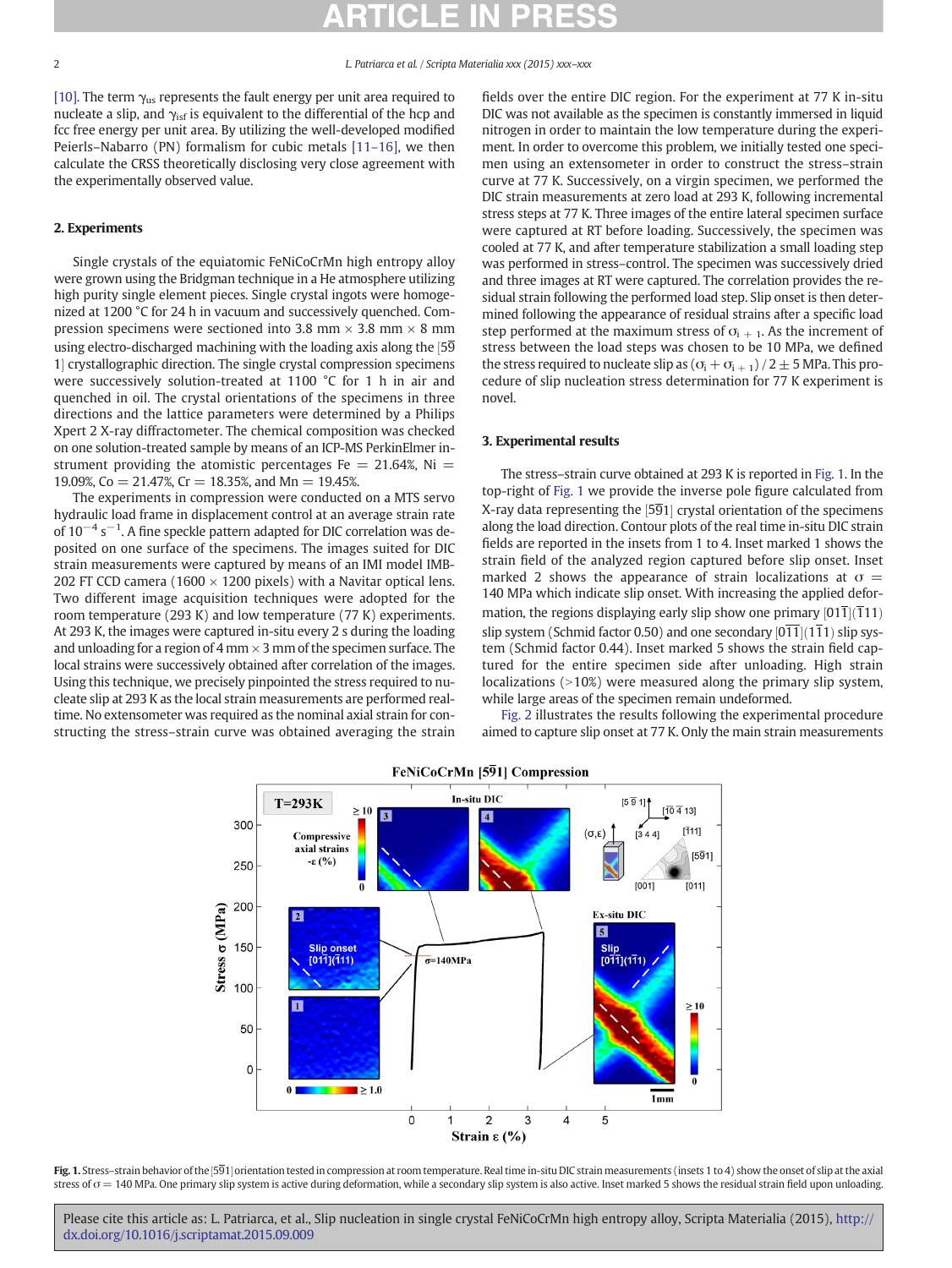L. Patriarca et al. / Scripta Materialia xxx (2015) xxx–xxx 3

<span id="page-2-0"></span>

**Fig. 2.** Ex-situ DIC strain fields captured following loading the [591] orientation in compression at T = 77 K. The images for DIC were captured after loading/unloading at different maximum<br>compressive stresses (the most compressive stresses (the most important ones reported are 340 MPa and 360 MPa). Slip is shown to be active after the application of a compressive stress of 360 MPa.

are reported for the sake of brevity. Two strain plots are shown representing the strain field after loading/unloading the specimen at a maximum compressive stress of 340 MPa and 360 MPa at 77 K. The first strain field (340 MPa) indicates that no slip was active following the first stress cycle at 340 MPa; we then conclude that at 77 K, a compressive stress of 340 MPa is not sufficient to activate slip. The second strain field displays strain localization along the dashed line which indicates that following the load step at 360 MPa some irrecoverable process occurred. According to the stress levels tested we then established the axial stress required to slip initiation as  $\sigma = (350 \pm$ 10) MPa. Slip has been determined to be the dominant deformation mechanism even at 77 K. Twinning is not expected for this orientation as the Schmid factor for the most favorable twin system [121](111) is<br>lower than 0.40 lower than 0.40.

In Fig. 3 we summarized and compared the stress–strain curves for the compressive experiments carried out at 293 K and at 77 K for the present [591] orientation. Using the Schmid law, we calculated the<br>CPSS and obtained  $\tau_{\text{max}} = 175$  MPa and  $\tau_{\text{max}} = 70$  MPa at 77 K and CRSS and obtained  $\tau_{77K} = 175$  MPa and  $\tau_{293K} = 70$  MPa at 77 K and



**Fig. 3.** Comparison of the stress–strain behaviors of the [591] orientation tested in com-<br>pression at  $T = 203$  K and  $T = 77$  K. The suitieal resolved share tresses were determined pression at  $T = 293$  K and  $T = 77$  K. The critical resolved shear stresses were determined according the activation of the slip system  $[011](111)$  which has SF = 0.5 and using the<br>axial stresses determined by DIC strain moasurements axial stresses determined by DIC strain measurements.

293 K respectively. The elastic moduli are  $E_{77K}$  = 206 GPa and  $E_{293K}$  = 127 GPa. In Fig. 3 we also report the X-ray diffraction data obtained on the single crystal specimen. The peak shown comes from the reflection of the (111) plane. We calculated the lattice parameter to be 3.585 Å.

### 4. Modeling of critical resolved shear stress for slip

Using the first principles density functional theory (DFT) calculations, we obtained the equilibrium lattice constant of FeNiCoCrMn as  $a_0 = 3.59$  Å which is in close agreement with experiments, and this is the starting point for the simulations. The DFT calculations were performed utilizing the Vienna ab initio Simulation Package (VASP) [\[17,18\]](#page-3-0) with the Projector Augmented Wave (PAW) method and the Generalized Gradient Approximation (GGA) [\[19,20\].](#page-3-0) To determine the slip nucleation stress, the unstable stacking fault energy ( $\gamma_{us}$ ) and the intrinsic stacking fault energy ( $\gamma_{isf}$ ) values associated with the GSFE curve for  ${111}$  $<$ 110 $>$  slip system were theoretically determined for the first time, as shown in [Table 1.](#page-3-0) In order to address potential solute segregation effects [\[21](#page-3-0)–23] near the fault, it is important to check systematically the role of solute positions on the intrinsic stacking fault energy. In the present case, after many simulations, we noted that the presence of Co atoms are favored near the fault reducing the intrinsic stacking fault energy by almost 55% (lowered from 38 mJm<sup>-2</sup> to 17 mJm<sup>-2</sup>) when compared to the presence of Co positions away from the fault. Therefore, the stacking fault energies reported in [Table 1](#page-3-0) correctly represent the lowest energy values possible for the  ${111}$  $<$ 110 $>$  slip system. A relaxation scheme utilized in our previous work (atoms are allowed to adjust their positions normal to the fault plane [\[24\]](#page-3-0)) ensured correct energy values as well. We note that without accounting for the solute segregation effects and implementing the relaxation scheme, the results would be in error. The GSFE landscape also allows us to derive the  $\{110\}$  <  $111$  > shear modulus using the equation  $G = 2\pi \frac{\partial y}{\partial u}\Big|_{\text{max}}$  where  $\frac{\partial y}{\partial u}\Big|_{\text{max}}$  is the maximum slope of the GSFE curve. Using this well-established formulation, the  $\{111\}$  <  $110$  > shear modulus (G) is obtained to be 84 GPa. We then utilized the 'modified' Peierls– Nabarro equation for cubic metals from our early studies [\[16,25](#page-3-0)–27] noting the appearance of the lattice parameter  $a_0$ ,  $\gamma_{us}$  and  $\gamma_{isf}$  terms in the equation. Subsequently, the slip stress for FeNiCoCrMn was obtained as 178 MPa using modified PN stress equation  $\tau = \frac{1}{6}$  max $\left\{\frac{dE_{\text{misft}}}{dU}\right\}$  as reported in [Table 2](#page-3-0). It is important to note that the misfit energy term in PN equation is dependent on  $a_0$ ,  $\gamma_{us}$ , and  $\gamma_{isf}$ , and we obtained these terms theoretically in the present analysis. For complete description of the energy terms, and the PN formalism, please see Ref [11–[13,15,16\].](#page-3-0) In addition, we also obtained the twinning stress for this alloy as 208 MPa using the methodology proposed in our early work (Wang-Sehitoglu [\[15\]](#page-3-0)).

According to the experimental results shown in Fig. 3, the dependence of the CRSS on the temperature is striking. The CRSS at room

Please cite this article as: L. Patriarca, et al., Slip nucleation in single crystal FeNiCoCrMn high entropy alloy, Scripta Materialia (2015), [http://](http://dx.doi.org/10.1016/j.scriptamat.2015.09.009) [dx.doi.org/10.1016/j.scriptamat.2015.09.009](http://dx.doi.org/10.1016/j.scriptamat.2015.09.009)